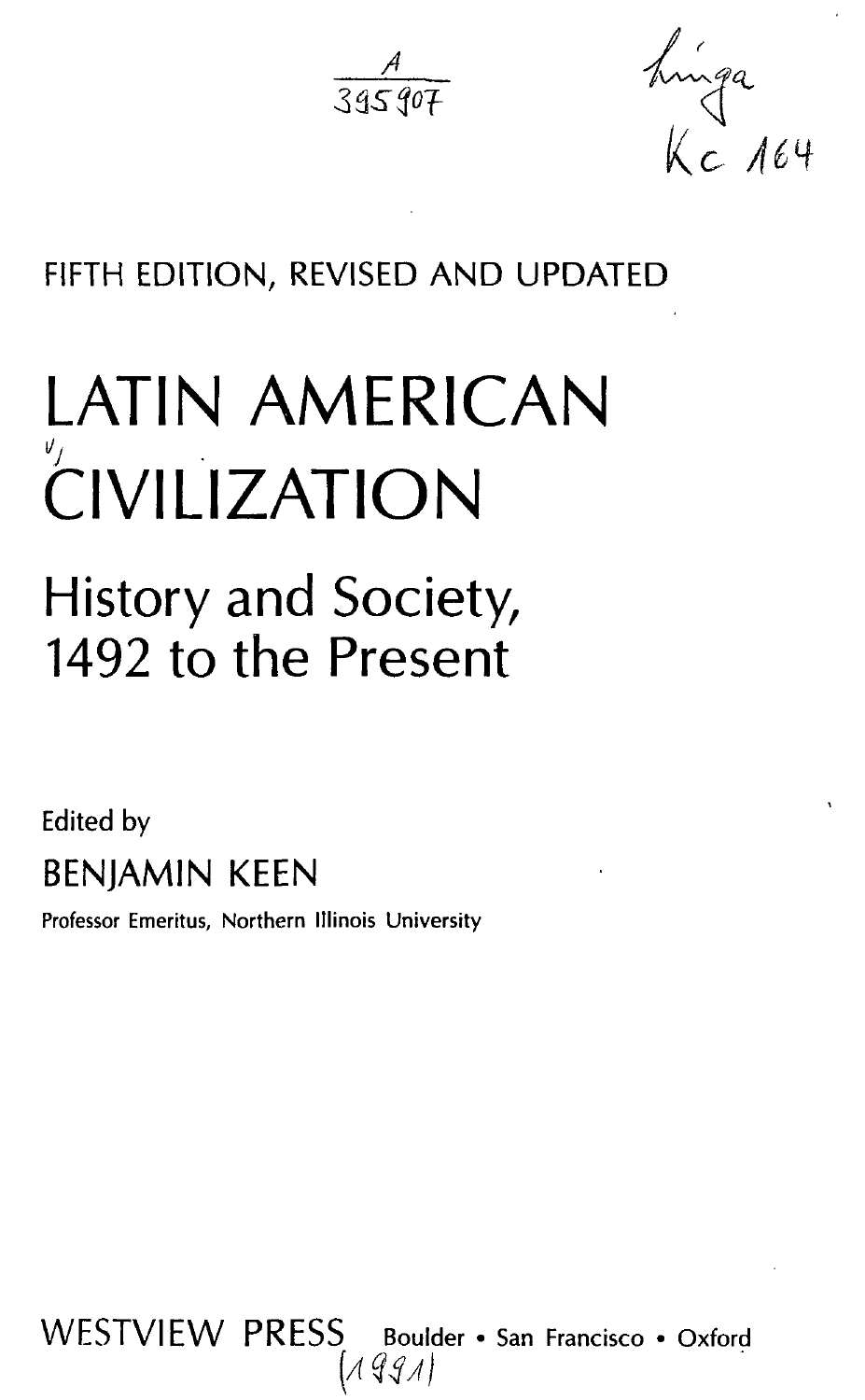### **Contents**

*Preface* xi

#### **PART ONE: INDIAN AND HISPANIC ORIGINS**

#### **Chapter I Ancient America**

Introduction 3 1 Aztec Warfare 4 2 The Halls of Montezuma 6<br>3 Aztec Industry and Commerce Aztec Industry and Commerce 8 4 The Condition of the Aztec Peasantry 10 5 Mayan Industry, Commerce, and Agriculture 12 6 The Mayan Social Order 14<br>7 Mayan Religious Life 16 Mayan Religious Life 16 8 How the Inca Formed a Nation 19 9 The Village Basis of Incan Society 21 10 Two Views of the Incan Empire 22 11 War and Cannibalism Among the Brazilian Indians 26

#### **Chapter II The Hispanic Background**

Introduction 31 1 The Cid Campeador: Symbol of Spanish Nationality 32 2 The Catholic Sovereigns 33 3 The Spanish Inquisition 34 4 The Spanish Character 37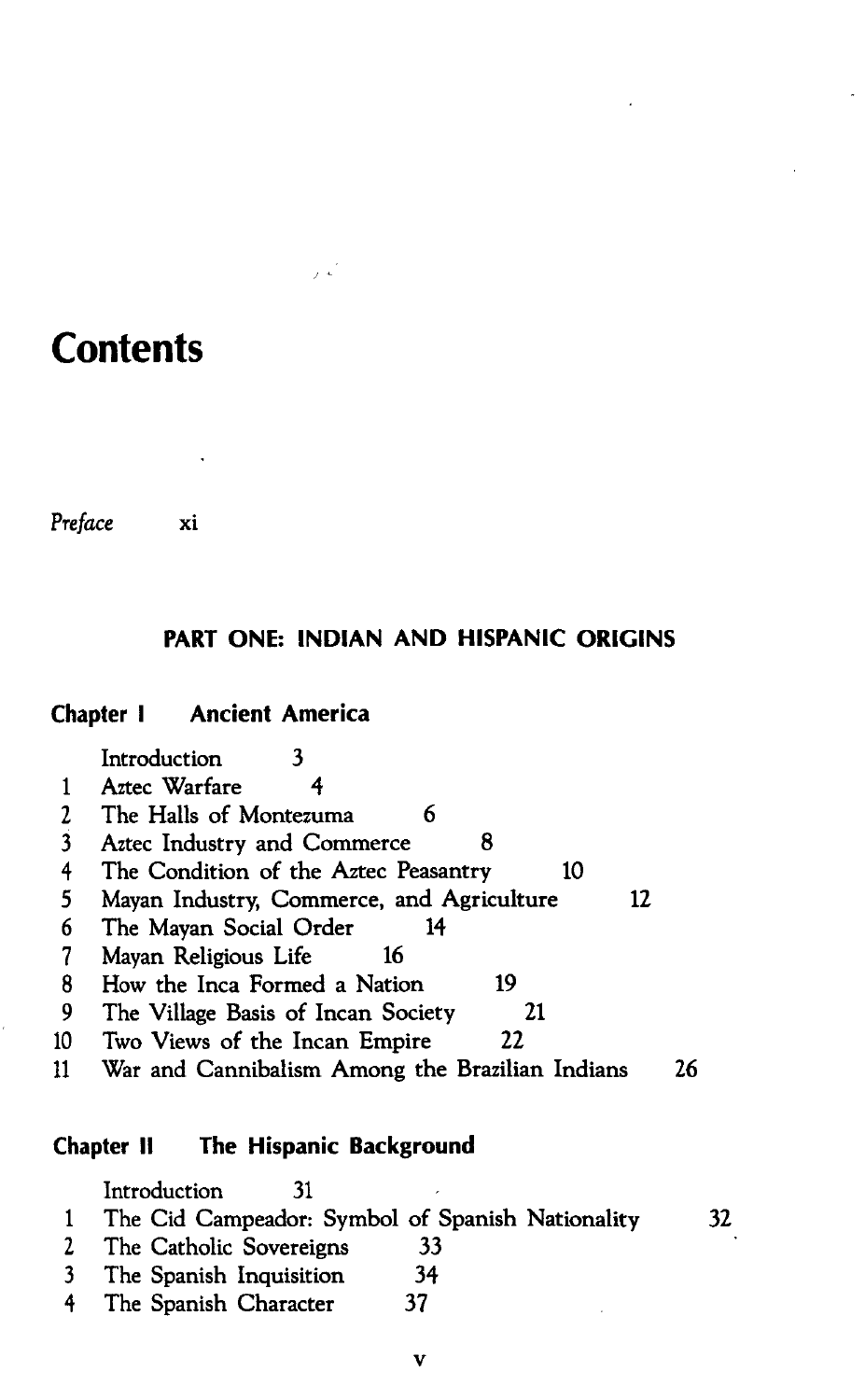#### **PART TWO: SPAIN IN THE INDIES**

#### **Chapter III Conquest**

|                          | Introduction<br>-43                                                        |    |
|--------------------------|----------------------------------------------------------------------------|----|
| $\mathbf{1}$             | The Man Columbus<br>44                                                     |    |
| $\mathbf 2$              | "Saint Augustine Doubts"<br>45                                             |    |
| $\overline{\mathbf{3}}$  | The Discovery of the Pacific<br>47                                         |    |
| 4                        | Portrait of the Conqueror<br>49                                            |    |
| 5                        | 51<br>The Meeting of Cortés and Montezuma                                  |    |
| 6                        | Twilight over Tenochtitlán<br>53                                           |    |
| $\overline{\mathcal{L}}$ | 55<br>Rendezvous at Cajamarca                                              |    |
| 8                        | 58<br>How the New Laws Were Received in Peru                               |    |
| 9                        | The Man Who Would Be King<br>59                                            |    |
| 10 <sup>10</sup>         | 62<br>Advice to a Would-Be Conqueror                                       |    |
| 11                       | Journey's End<br>64                                                        |    |
| 12                       | Lope de Aguirre: An Underdog of the Conquest                               | 66 |
|                          | The Evolution of Spain's Indian Policy<br>Chapter IV                       |    |
|                          | Introduction<br>70                                                         |    |
| $\mathbf{1}$             | The Strange Sermon of Father Montesinos<br>71                              |    |
| $\boldsymbol{2}$         | The Laughter of Doctor Palacios Rubios<br>73                               |    |
| $\overline{\mathbf{3}}$  | Bartolomé de las Casas: God's Angry Man<br>74                              |    |
| $\overline{\mathbf{f}}$  | All Humankind Is One<br>77                                                 |    |
| 5                        | Indian Forced Labor in Guatemala<br>79                                     |    |
| 6                        | Debt Peonage in Peru<br>81                                                 |    |
|                          | Chapter V<br>The Economy of the Spanish Indies                             |    |
|                          | Introduction<br>84                                                         |    |
| $\mathbf{1}$             | 85<br>The Indian Agricultural Heritage                                     |    |
| 2345                     | Spain's Contributions to New World Agriculture                             | 88 |
|                          | The Potosí Mine<br>91                                                      |    |
|                          | The Colonial Factory<br>- 93                                               |    |
|                          | On the Sea-Road to the Indies<br>94                                        |    |
| 6                        | 97<br>The Great Fair at Portobello                                         | 99 |
| $\overline{\mathcal{L}}$ | A Foreign View of the Spanish Commercial System                            |    |
|                          | Government and Church in the<br><b>Chapter VI</b><br><b>Spanish Indies</b> |    |
|                          |                                                                            |    |
|                          | Introduction<br>103<br>The Structure of Colonial Government<br>104         |    |
| 1<br>$\overline{2}$      |                                                                            |    |

J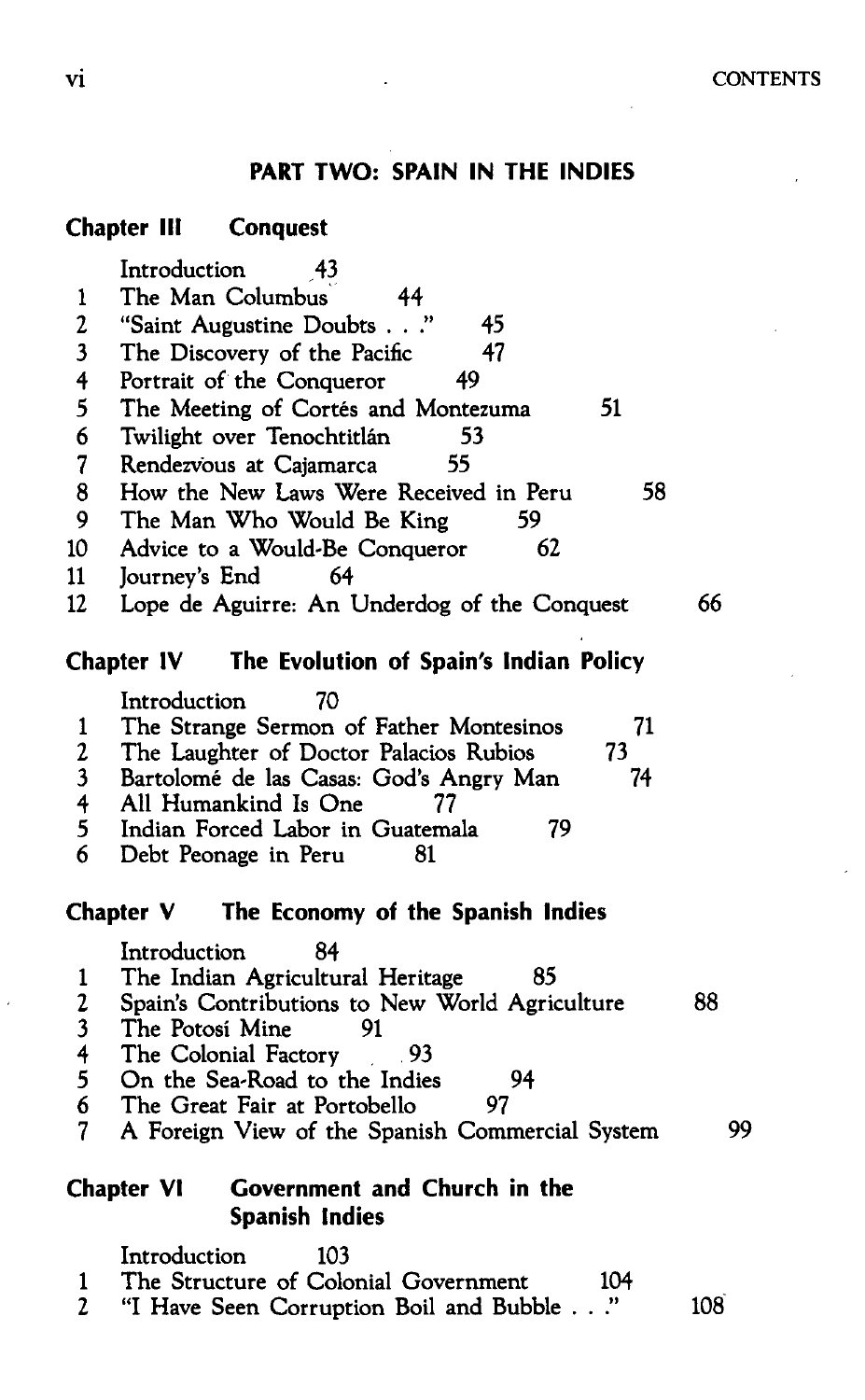#### CONTENTS VII

- 3 The *Corregidor:* Enemy of the People 110
- City Government in the Spanish Indies
- 5 Dialogue in Yucatan 114
- 6 The Sources of Catholic Power 116

#### **Chapter VII Class and Caste in the Spanish Colonies**

|              | Introduction<br>120              |     |
|--------------|----------------------------------|-----|
| $\mathbf{1}$ | The Structure of Class and Caste | 121 |
| $\mathbf{2}$ | The Colonial City: Mexico City   | 123 |
| 3.           | The Mestizo: Seed of Tomorrow    | 129 |
| 4            | The Indian Town<br>131           |     |

#### **Chapter VIII The Bourbon Reforms and Spanish America**

|                | Introduction<br>137                    |     |     |
|----------------|----------------------------------------|-----|-----|
|                | The Bourbon Commercial Reforms         |     | 138 |
| $\mathbf{2}$   | The Revival of Mining                  | 140 |     |
| $\mathbf{3}$   | Colonial Industry in Decline           | 143 |     |
| 4              | Political Reform: The Intendant System |     | 145 |
| 5 <sub>1</sub> | The More It Changes                    | 147 |     |
|                | 6 The Plan of Tupac Amaru              | 150 |     |
|                |                                        |     |     |

#### 7 A Charter of Liberty 152

#### **Chapter IX Colonial Culture and the Enlightenment**

|              | Introduction<br>154               |     |
|--------------|-----------------------------------|-----|
| $\mathbf{1}$ | The Colonial University<br>$-155$ |     |
| <b>2</b>     | The Tenth Muse<br>157             |     |
| 3            | Colonial Journalism in Action     | 161 |
| 4            | A Colonial Freethinker<br>164     |     |

#### **Chapter X Spain's Work in America: For and Against**

Introduction 167 1 The Noble Savage and the Black Legend 169 2 The Fatal Legacy 171 3 In Defense of Spain 174 4 A Revisionist Landmark: Bourne's Spain *in America* 177

5 A Reply to Bourne 181